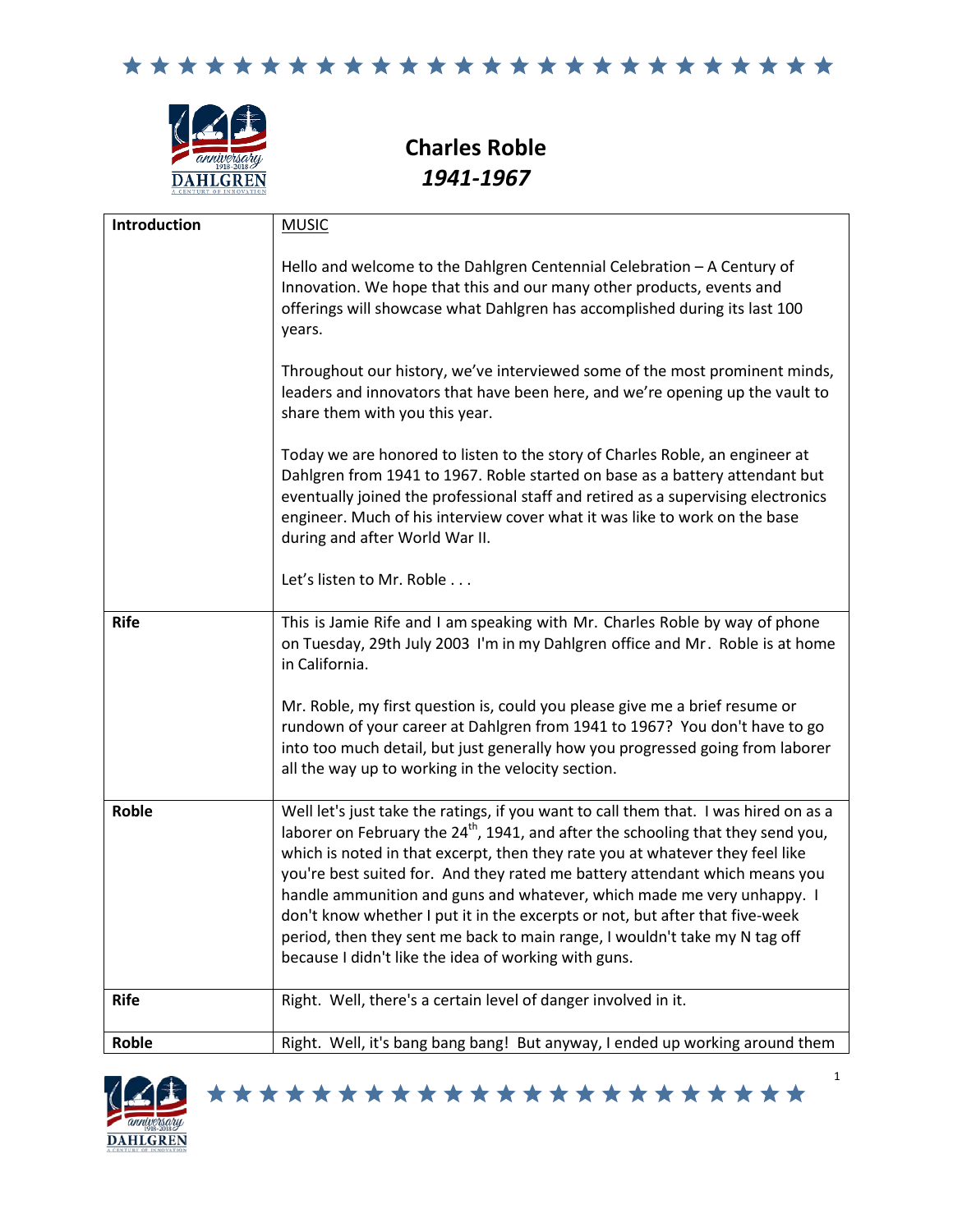## 





## \*\*\*\*\*\*\*\*\*\*\*\*\*\*\*\*\*\*\*\*\*\*\*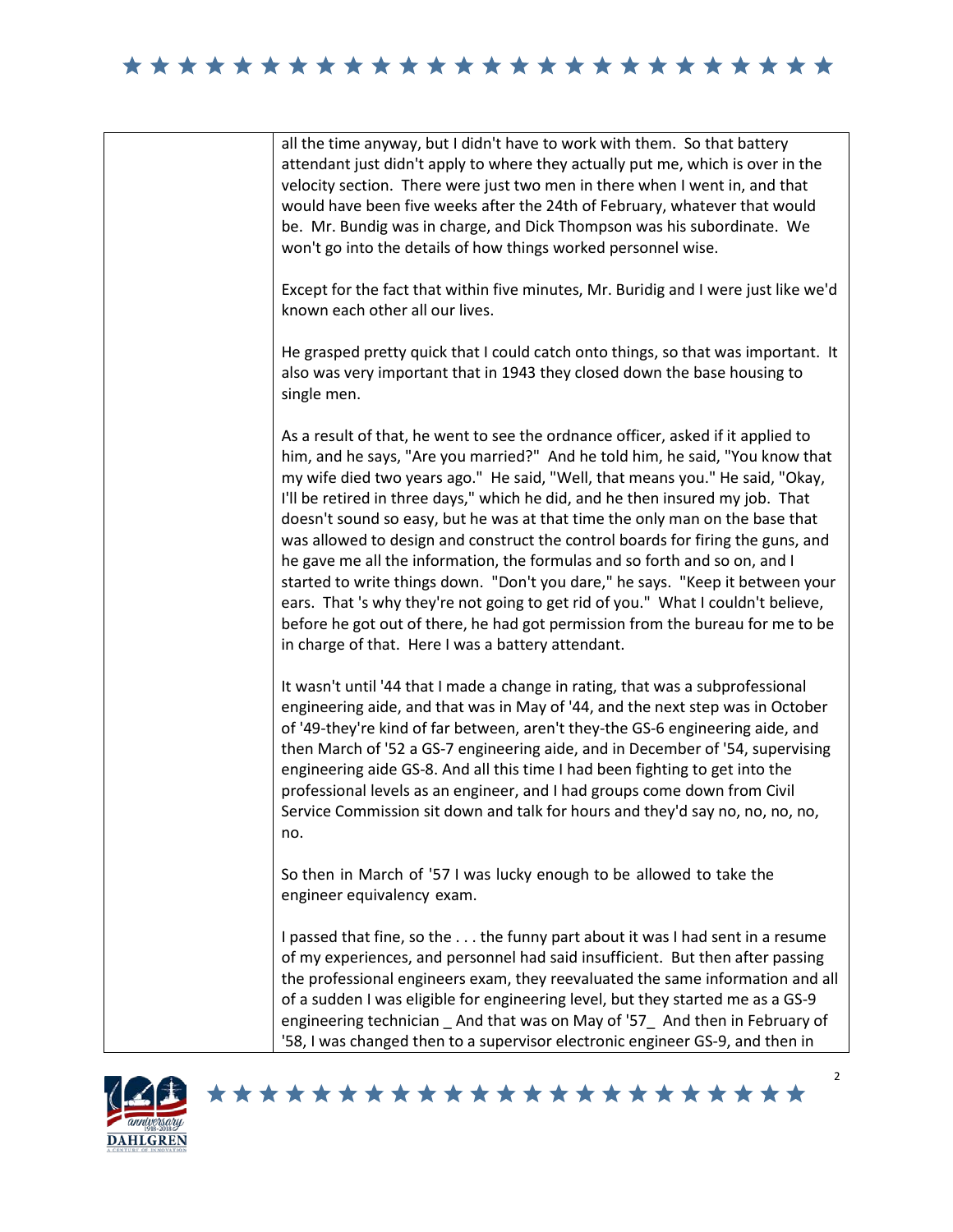

|             | June of '59 GS-11 supervisor electronic engineer, December of '59 GS-12<br>supervisor electronic engineer, and in July of '63 a GS-13 supervisor electronic<br>engineer.                                                                                                                                                                                                                                                                                                                                                                                                                                                                                                                                                       |
|-------------|--------------------------------------------------------------------------------------------------------------------------------------------------------------------------------------------------------------------------------------------------------------------------------------------------------------------------------------------------------------------------------------------------------------------------------------------------------------------------------------------------------------------------------------------------------------------------------------------------------------------------------------------------------------------------------------------------------------------------------|
| <b>Rife</b> | Did you ever take any college classes?                                                                                                                                                                                                                                                                                                                                                                                                                                                                                                                                                                                                                                                                                         |
| Roble       | I took a number of classes on base. I just took physics and statistics and                                                                                                                                                                                                                                                                                                                                                                                                                                                                                                                                                                                                                                                     |
|             | Well, I enjoyed the whole bit of it, really. The only thing I didn't enjoy was<br>fighting with Mr. Thompson. But in February of 1958, they had a<br>reorganization.                                                                                                                                                                                                                                                                                                                                                                                                                                                                                                                                                           |
| <b>Rife</b> | Became the weapons lab.                                                                                                                                                                                                                                                                                                                                                                                                                                                                                                                                                                                                                                                                                                        |
| Roble       | And it took me from out of Thompson's bailiwick to work for his son-in-law, Bill<br>Sekore, and that was, comparatively speaking, a real pleasure.                                                                                                                                                                                                                                                                                                                                                                                                                                                                                                                                                                             |
|             | That's it as far as what happened when.                                                                                                                                                                                                                                                                                                                                                                                                                                                                                                                                                                                                                                                                                        |
| <b>Rife</b> | And you left Dahlgren in 1967. Did you retire at that point or did you move-                                                                                                                                                                                                                                                                                                                                                                                                                                                                                                                                                                                                                                                   |
| Roble       | Well, after you get through 11 or above, they require you to take a physical by<br>naval doctors evet)' two years And in 1966 in that physical-I hadn't had one<br>since '64-they called me into the head surgeon over there and said, "You've had<br>three massive heart attacks since the last exam you had, so we're going to put<br>you off on ninety days leave, and at the end of that ninety days you come back<br>in and we'll run these tests again and then we'll evaluate how you're doing."<br>And they did that, and they said, "Well, we're really happy with your advance<br>and so forth and so on, and we'll let you go back to work next Monday.<br>However, here are the ten rules that you must abide by." |
|             | So anyway, I took them to the department head and he said fine. They put me<br>in a glass- enclosed office and put out orders for nobody to bother me unless I<br>was the only one could answer the question. That worked fine Monday and<br>Tuesday, and Wednesday night about midnight, my boss dropped dead-Bill<br>Sek.ore. So by the end of the following week, whereas I was just a head of a<br>section, he was the branch head which was three sections, and whenever he<br>was on vacation or anything like that, I was acting branch<br>head, and that was too much for me. So they let me finish a job that I was<br>doing at that particular time writing a proposal, and then out the door.                       |
| <b>Rife</b> | Anyway, my next question is-and you may have the answer to this or maybe<br>not-but during World War II, and this is drawn from a chapter that we have<br>already completed, but later on I'm going to go back and revise it one of the                                                                                                                                                                                                                                                                                                                                                                                                                                                                                        |



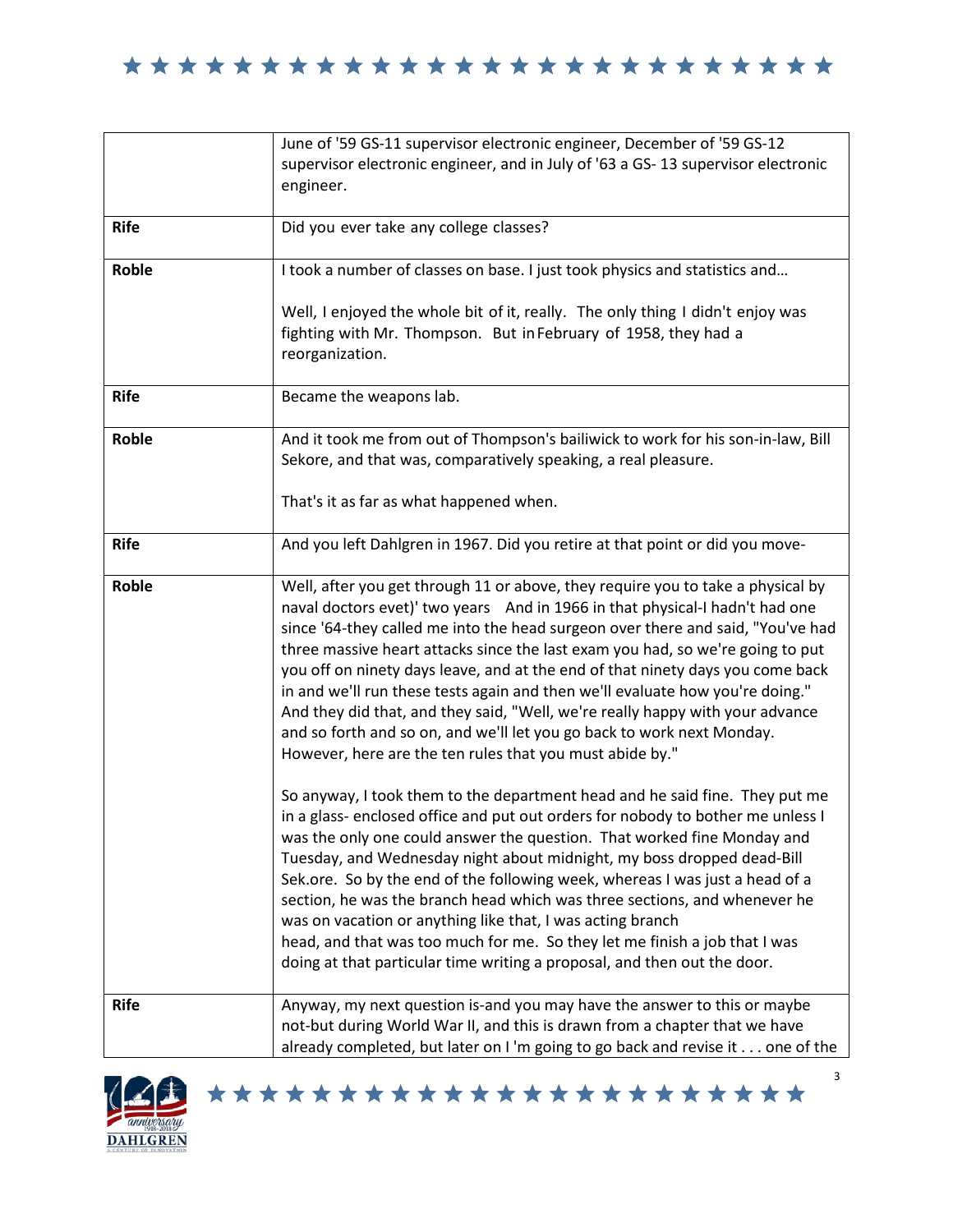|              | things that was going on at sort of at the upper levels at Dahlgren during World<br>War II was this conflict between the military guys and the civilian, scientific, and<br>other civilian blue-collar employees.                                                                                                                                                                                                                                                                                                                               |
|--------------|-------------------------------------------------------------------------------------------------------------------------------------------------------------------------------------------------------------------------------------------------------------------------------------------------------------------------------------------------------------------------------------------------------------------------------------------------------------------------------------------------------------------------------------------------|
|              | Not only in that vein, but also the fact that the way things were set up, the<br>lowest naval person could order any civilian at whatever level.                                                                                                                                                                                                                                                                                                                                                                                                |
|              | And that was very irritating. I mean I don't remember too many details because<br>I wasn't high enough for that to bother me. The only thing is that sometimes<br>they'd get a little miffed and you'd have a terrible time even getting in the gate.                                                                                                                                                                                                                                                                                           |
| <b>Rife</b>  | My next question conce1ns-I think you already answered this in an e-mail that<br>we exchanged last week-but it concerns Captain Hedrick. He was the<br>commanding officer at Dahlgren from April 1941 until June 1946. And by the<br>accounts that we have on hand, he was quite an odd duck. He was a good<br>military builder, he apparently ran Dahlgren fairly efficiently, but he did not<br>really like the scientists. I was wondering, did he ever come down to where you<br>were working and did you ever get to meet Captain Hedrick? |
| <b>Roble</b> | No. I heard statements and whatever by some of the people higher than me<br>and they almost hated him, but I had no personal dealings with him<br>whatsoever.                                                                                                                                                                                                                                                                                                                                                                                   |
| <b>Rife</b>  | Okay. That confirms a lot that we found, especially in some of the works we had<br>on Deak Parsons because Parsons had to essentially serve as the liaison<br>between the civilian scientists and Hedrick. So it put him into a very<br>uncomfortable situation to have to deal with Hedrick.                                                                                                                                                                                                                                                   |
| <b>Roble</b> | I don't know if this fills in for you or not, but I noticed in my personnel folder<br>different certificates and whatever and who they were signed by. Like August<br>of '58, there was a certificate, I can't remember what it was for now, but it was<br>signed by the deputy commander of the Naval Proving Ground, and the best I<br>can make out his name was probably C. R. Faust, F-a-u-s-t.                                                                                                                                             |
| <b>Rife</b>  | Faust. He later yes, actually-                                                                                                                                                                                                                                                                                                                                                                                                                                                                                                                  |
| <b>Roble</b> | And then in December of '59 I got an outstanding performance signed by the<br>same guy as the commander.                                                                                                                                                                                                                                                                                                                                                                                                                                        |
| <b>Rife</b>  | Yes, exactly. He must've got promoted because I'm looking at my list of<br>commanders at Dahlgren, and Captain A. R. Faust, September 1959 through<br>March 1960. So apparently he was under Captain Simmons, and then when<br>Simmons left in August 1959, Captain Faust was promoted in his place.                                                                                                                                                                                                                                            |



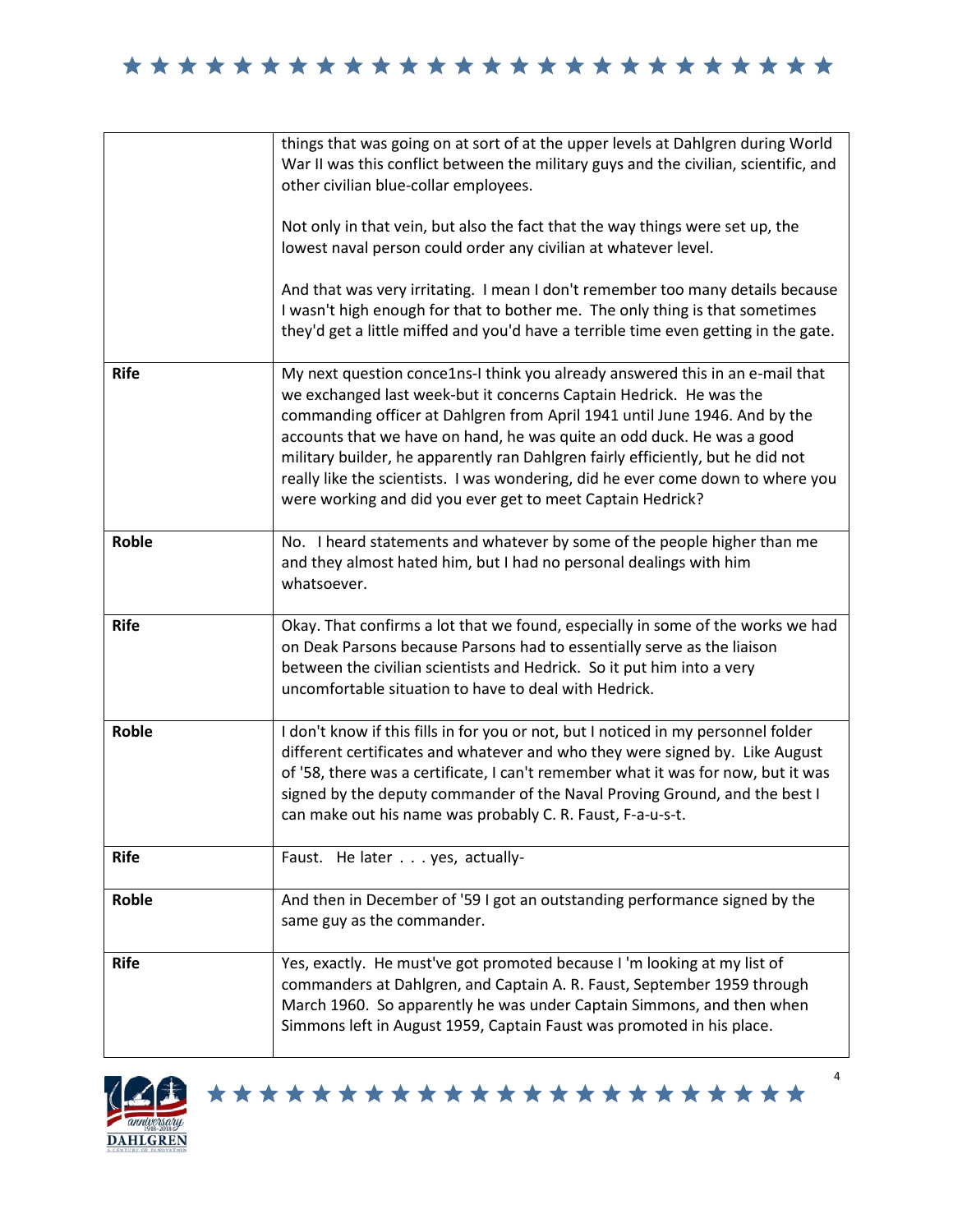

| <b>Roble</b> | I don't have that name here at all. Of course the only thing I have on it is<br>something that pertained to me. All this is '62 through November of '64, I have<br>different things signed by Sellers.                                                                                                                                                                                                                                     |
|--------------|--------------------------------------------------------------------------------------------------------------------------------------------------------------------------------------------------------------------------------------------------------------------------------------------------------------------------------------------------------------------------------------------------------------------------------------------|
| <b>Rife</b>  | Yes. Captain R. F. Sellers.                                                                                                                                                                                                                                                                                                                                                                                                                |
| <b>Roble</b> | Okay. Then in '65 I have an award that's signed by Dudley Hackler as base<br>commander.                                                                                                                                                                                                                                                                                                                                                    |
| <b>Rife</b>  | Yes. And he was base commander until July 1968.                                                                                                                                                                                                                                                                                                                                                                                            |
| <b>Roble</b> | Okay. That's all of that time frame.                                                                                                                                                                                                                                                                                                                                                                                                       |
| <b>Rife</b>  | Actually at Dahlgren down in the administration building, they've got a role of<br>commanding officers. It 's pretty detailed. What we did at the beginning of the<br>project was go down and copy it all down, and we've been using that as a guide<br>to let us know who was in charge of the base at any particular time. That's<br>pretty good stuff.<br>I've got another question for you. Are you familiar with the term "watermen?" |
| <b>Roble</b> | Watermen?                                                                                                                                                                                                                                                                                                                                                                                                                                  |
| <b>Rife</b>  | Yes.                                                                                                                                                                                                                                                                                                                                                                                                                                       |
| <b>Roble</b> | Out on the river.                                                                                                                                                                                                                                                                                                                                                                                                                          |
| <b>Rife</b>  | Who were they and what did they do?                                                                                                                                                                                                                                                                                                                                                                                                        |
| Roble        | Oyster, mostly.                                                                                                                                                                                                                                                                                                                                                                                                                            |
| <b>Rife</b>  | The oystermen.                                                                                                                                                                                                                                                                                                                                                                                                                             |
| Roble        | Oystermen                                                                                                                                                                                                                                                                                                                                                                                                                                  |
| <b>Rife</b>  | Ah. So they were not really affiliated with the base.                                                                                                                                                                                                                                                                                                                                                                                      |
| <b>Roble</b> | No, In fact, the family that I lived with at Colonial Beach were watermen -<br>William J. Stanford family.                                                                                                                                                                                                                                                                                                                                 |
| <b>Rife</b>  | Okay. Because when we had our first meetings with the current commander of<br>Dahlgren, Captain Lyal Davidson, he alluded to the watermen, and we have sort<br>of scratched our heads up till now because we haven't found anything on<br>watermen. We were wondering who they were.                                                                                                                                                       |



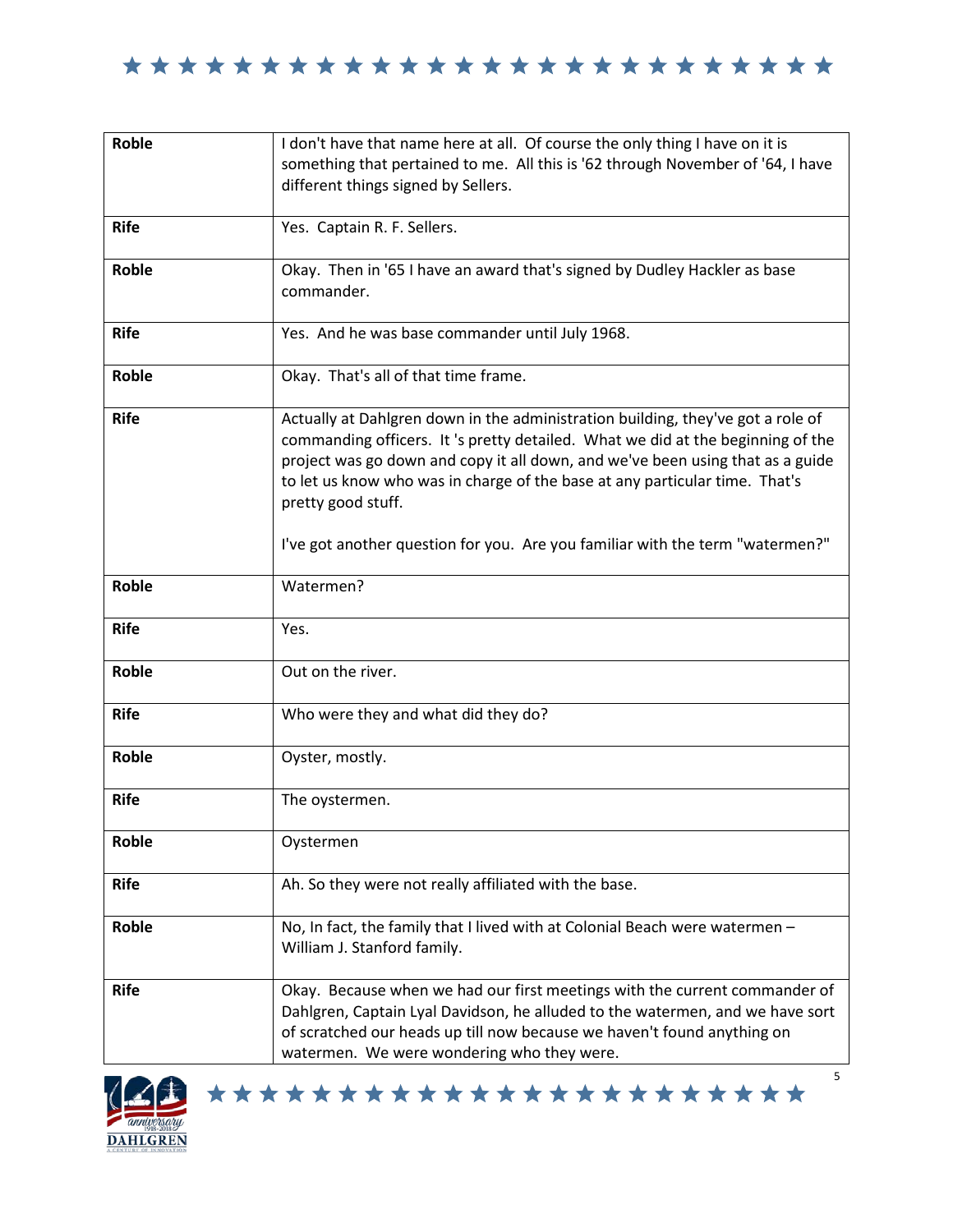| Roble       | I imagine they were sometimes a nuisance, being in the wrong place at the<br>wrong time.                                                                                                                                                                                                                                                                                                                                                                                                                                                              |
|-------------|-------------------------------------------------------------------------------------------------------------------------------------------------------------------------------------------------------------------------------------------------------------------------------------------------------------------------------------------------------------------------------------------------------------------------------------------------------------------------------------------------------------------------------------------------------|
| <b>Rife</b> | Yes. And to run them out of the range.                                                                                                                                                                                                                                                                                                                                                                                                                                                                                                                |
| Roble       | For one thing that happened very often of course when these guys were out<br>oystering with dredges, they would dredge up projectiles and stuff, and some of<br>those were very dangerous. I know that somebody pulled up one and gave it to<br>a guy that was like a caretaker for the power company, and he was going to<br>convert it into something and it blew up, killed him, and about tore the building<br>down.                                                                                                                              |
| <b>Rife</b> | Well, those are pretty powerful. I guess there's a lot of ordnance still laying<br>on the bottom of the Potomac.                                                                                                                                                                                                                                                                                                                                                                                                                                      |
| Roble       | Yes. The mud, you know, is about eight or ten feet thick.                                                                                                                                                                                                                                                                                                                                                                                                                                                                                             |
| <b>Rife</b> | Sure. Yes. Another question I have is it concerns a billboard, and I haven't been<br>able to find anything on this so far. Maybe you can help me. But at some point<br>in the past, someone had set up a billboard that read, "Don't mind our noise.<br>It's the sound of freedom." Do you know anything about it? Who put it up and<br>when?                                                                                                                                                                                                         |
| Roble       | The only thing that I would know about a field board is that after they have me<br>permission to design and construct the firing control panels, I made a portable<br>model so when they fired guns in the field, they would have all the safety stuff,<br>you know, they can test the primers and all that. Before that time, they didn't<br>have it. They just had almost hit and miss bit.                                                                                                                                                         |
| <b>Rife</b> | Well this thing was a big sign, like a current advertising billboard, and it<br>apparently had been put up as a result of complaints about the noise from the<br>gun firing, and someone had put this up to basically say, hey listen, we're<br>making this noise in order to protect your freedom. And that was something<br>also that the current base commander passed along to us, but I haven't been<br>able to find any information on it. I was hoping that you could remember it. It<br>might come later in the '70s. It's entirely possible. |
| Roble       | I can understand that people complained about gunfire because my mother<br>lived over at Colonial Beach on Cedar Avenue, and when they'd shoot that 16-<br>inch, boy, that whole house would rock.                                                                                                                                                                                                                                                                                                                                                    |
| <b>Rife</b> | Sure. It's two thousand-I guess as big as a Volkswagen shell. They still have<br>at Dahlgren I don't think they shoot them anymore. Most of what they're                                                                                                                                                                                                                                                                                                                                                                                              |



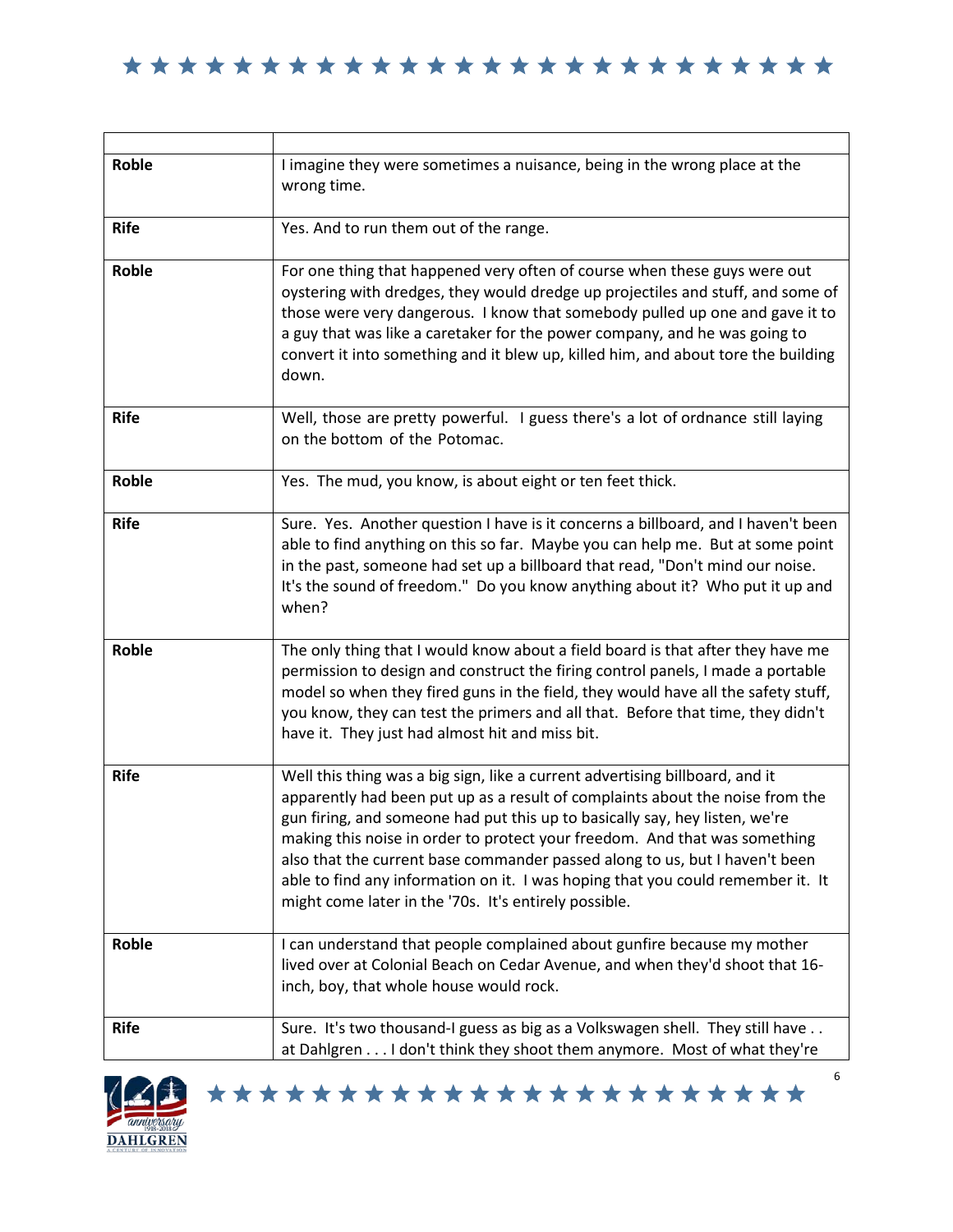|             | shooting now is really 5-inch and less, maybe 5-inch and 3-inch. I've heard the<br>guns go off several times when I 've been down there. What they've done,<br>they've set up displays with                                                                                                                                                                                                                                                    |
|-------------|------------------------------------------------------------------------------------------------------------------------------------------------------------------------------------------------------------------------------------------------------------------------------------------------------------------------------------------------------------------------------------------------------------------------------------------------|
|             | well, there's an 18-inch projectile, there's a 16-inch projectile, all the way down<br>through the major calibers. And you can walk up to the back of the main<br>battery now, and they also have I guess the old range, I guess a range map<br>showing the distances and had curves and it's sort of a brass or-                                                                                                                              |
| Roble       | That was in 218 building. It was still in 218 when I left.                                                                                                                                                                                                                                                                                                                                                                                     |
| <b>Rife</b> | They've got it out in the open now. You can walk up and look at it.                                                                                                                                                                                                                                                                                                                                                                            |
| Roble       | They're not using that for ranging anymore?                                                                                                                                                                                                                                                                                                                                                                                                    |
| <b>Rife</b> | No, they're not. I guess everything's done by computers now.                                                                                                                                                                                                                                                                                                                                                                                   |
| Roble       | Oh I'll be darn.                                                                                                                                                                                                                                                                                                                                                                                                                               |
| <b>Rife</b> | And Building 218 is now the technical library, and it has a wing and it's now "G"<br>Department, which "G" Department was formed in 1968, the year after you left.<br>And that's currently where they do a lot of their Buck Rogers hardware<br>research. I met with the head of "G" Department, Tommy Tschim, I guess about<br>a month ago, and it's also where they used to have their computers. The Nork<br>as well as the Akin computers. |
| Roble       | You were saying something about the Naval Proving Ground being reestablished<br>or renamed or whatever?                                                                                                                                                                                                                                                                                                                                        |
| <b>Rife</b> | Yes, it became the Naval Weapons Lab in 1959.                                                                                                                                                                                                                                                                                                                                                                                                  |
| Roble       | I think that really there are several things that made that have to be. One, of<br>course, is the computer facility, and the second thing was the programs that<br>we were getting into: the GMR-3 ICDM fusing system and the Sidewinder and<br>the special weapons.                                                                                                                                                                           |
| <b>Rife</b> | Yes. That's exactly right.                                                                                                                                                                                                                                                                                                                                                                                                                     |
| Roble       | I think I have that on your write up that I sent you.                                                                                                                                                                                                                                                                                                                                                                                          |
| <b>Rife</b> | Yes. It was in the excerpts, but actually that elaborates on that a little bit.                                                                                                                                                                                                                                                                                                                                                                |
| Roble       | My problem is my book stopped in '48, so I had to really get my personnel<br>folder out to remind me of stuff after that.                                                                                                                                                                                                                                                                                                                      |



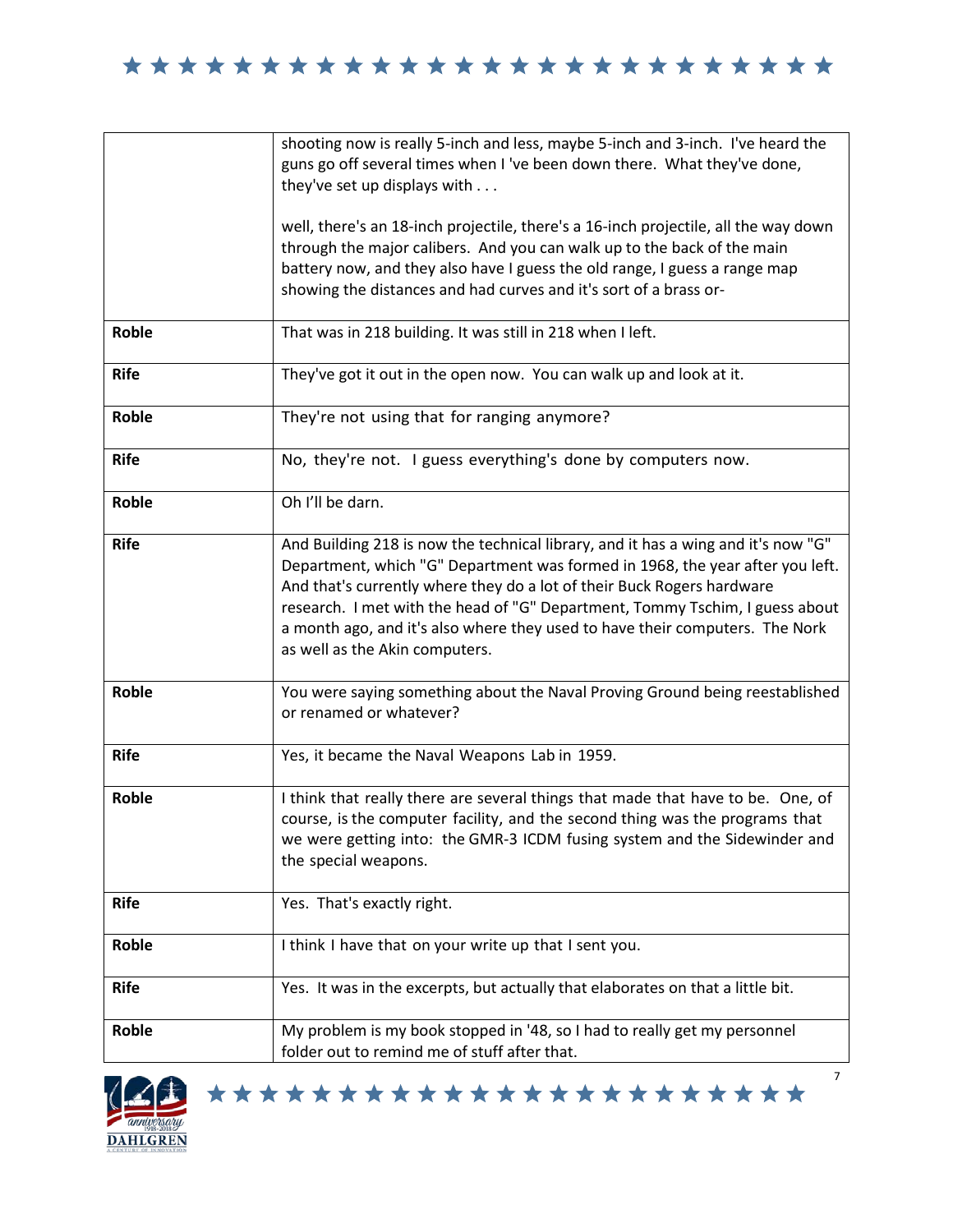| <b>Rife</b>  | Sure. What about the Korean War? How did the Korean War affect do you<br>remember anything about how proving testing-                                                                                                                                                                                                                                                                                                                                                     |
|--------------|---------------------------------------------------------------------------------------------------------------------------------------------------------------------------------------------------------------------------------------------------------------------------------------------------------------------------------------------------------------------------------------------------------------------------------------------------------------------------|
| <b>Roble</b> | Well, one of the things that I am reminded of in the Korean War is that that<br>was the first that I know of that they used jet planes, and they were being<br>shot down too often. Well, they came to Dahlgren to have them run tests to<br>find out what was going on, and of course it proved out that the jet planes<br>kept going faster than the bullets after they shot them because of air<br>whatever holding them back, and they were shooting themselves down. |
| <b>Rife</b>  | So they were shooting themselves down because of air resistance. They were<br>essentially running into their own bullets.                                                                                                                                                                                                                                                                                                                                                 |
| Roble        | Right.                                                                                                                                                                                                                                                                                                                                                                                                                                                                    |
| <b>Rife</b>  | That's interesting. That's definitely useful.                                                                                                                                                                                                                                                                                                                                                                                                                             |
| Roble        | And that was quite a test setup to simulate it. The only thing I had to do with it<br>was out over the riverbank and down behind the bank, under the bank were the<br>What they did, they actually put a 20 mm barrel inside of an 8-inch<br>guns<br>projectile and fired that at zero degrees, and I was to catch each one of the<br>projectiles as it went by.                                                                                                          |
| <b>Rife</b>  | Oh, okay. Let me write that down. How heavy was the testing during the<br>Korean War?<br>Did it pick up during that time? Was there more testing than you would say in<br>the immediate period after World War II or about the same or?                                                                                                                                                                                                                                   |
| Roble        | You mean the number of guns fired?                                                                                                                                                                                                                                                                                                                                                                                                                                        |
| <b>Rife</b>  | Yes, the number of guns fired.                                                                                                                                                                                                                                                                                                                                                                                                                                            |
| <b>Roble</b> | Oh, I think it tapered off quite a bit.                                                                                                                                                                                                                                                                                                                                                                                                                                   |
| <b>Rife</b>  | Oh, okay. That answers that question.                                                                                                                                                                                                                                                                                                                                                                                                                                     |
| Roble        | In fact I can't remember exactly what year, but starting along in the area of<br>'48 or '49 there were all kinds of hints floating around about closing the base<br>down.                                                                                                                                                                                                                                                                                                 |
| <b>Rife</b>  | Yes, exactly. I found a newspaper account from 1953 immediately after the<br>Korean War which there was concern in the community that Dahlgren was in                                                                                                                                                                                                                                                                                                                     |



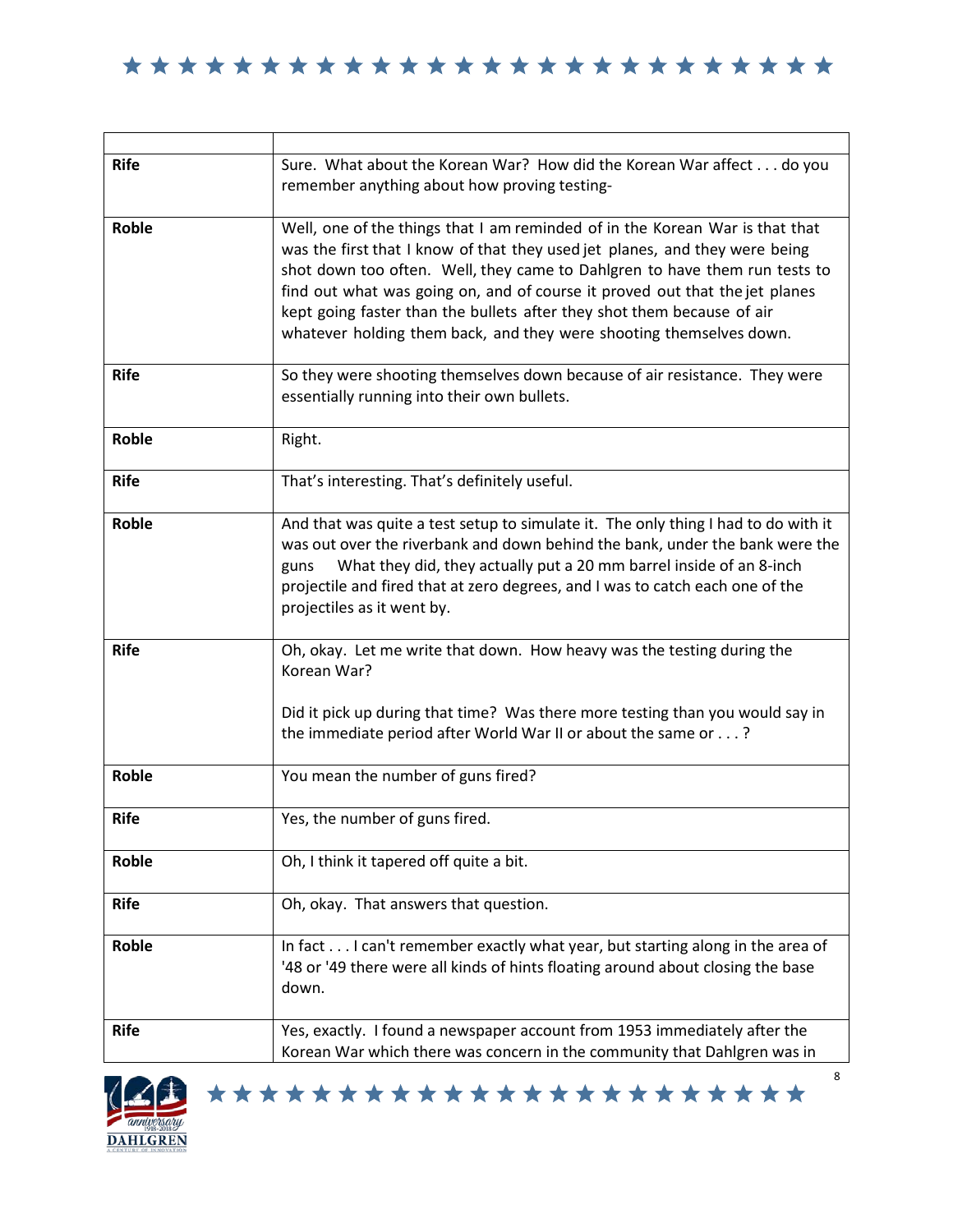|              | fact going to be closed, and this is one of the things that led to the change from<br>being a proving ground to a Navy weapons lab and that the people in charge<br>had to find a new mission other than proving tests because the idea being that<br>guns were obsolete.                                                                                                                                                                                                                                                                                                                                                                  |
|--------------|--------------------------------------------------------------------------------------------------------------------------------------------------------------------------------------------------------------------------------------------------------------------------------------------------------------------------------------------------------------------------------------------------------------------------------------------------------------------------------------------------------------------------------------------------------------------------------------------------------------------------------------------|
| Roble        | Another thing that was very important to the Navy that was developed at<br>Dahlgren-I can't tell you when or whatever, but I have an idea it was probably in<br>the late '60s-was the Aegis program. Of course that was primarily computer<br>facility work.                                                                                                                                                                                                                                                                                                                                                                               |
| <b>Rife</b>  | Actually I think that program started in 1968.                                                                                                                                                                                                                                                                                                                                                                                                                                                                                                                                                                                             |
| Roble        | I figured it was after I left because I remember I used to get the Dahlgren Log. I<br>don't know whether they don't print it anymore or they don't send it to me.                                                                                                                                                                                                                                                                                                                                                                                                                                                                          |
| <b>Rife</b>  | It's now called the Bullet, actually. They changed the name of it. It's now the<br>Bullet and I think they're in the process of changing it again. They brought in a<br>new naval reservist-                                                                                                                                                                                                                                                                                                                                                                                                                                               |
| <b>Roble</b> | Whatever name it is, I'm really very sorry they stopped sending it to me.<br>Something else that really struck me-it has nothing to do with history at all, or it<br>does in a way-and that is that I have the book about the Sidewinder program at<br>China Lake, that L.T.E. Thompson was the first technical director at Dahlgren, he<br>was also the first technical director at China Lake. And as far as I am concerned,<br>in that book it almost ends up with Bernie Smith at China Lake, and just before I<br>left, Bernie Smith was technical director. So they really played hand in fist<br>there, the two places.             |
| <b>Rife</b>  | Yes, they sure did. Actually, you know, Thompson 's an interesting story. We<br>cover him in the first two chapters, and he was. He was the first chief physicist.<br>He came to Dahlgren in 1923 and he essentially set up the scientific program.<br>He wrote it by himself and-                                                                                                                                                                                                                                                                                                                                                         |
| Roble        | I was two years old then.                                                                                                                                                                                                                                                                                                                                                                                                                                                                                                                                                                                                                  |
| <b>Rife</b>  | Yes. But anyway, he came up with a number of innovative ideas, and he was<br>the one responsible mostly for getting the armored projectile lab established.<br>However, he ran into trouble with Captain Hedrick, and because of his<br>problems with Captain Hedrick he left Dahlgren in January 1942 and went to<br>work for Carl Norden in Indianapolis, and then later he did some private<br>consulting. He was involved in ballistics research for the Manhattan Project,<br>and then he went out to [inaudible], California, and became the first<br>technical director at China Lake. I guess he essentially trained Bernie Smith, |



\*\*\*\*\*\*\*\*\*\*\*\*\*\*\*\*\*\*\*\*\*\*\*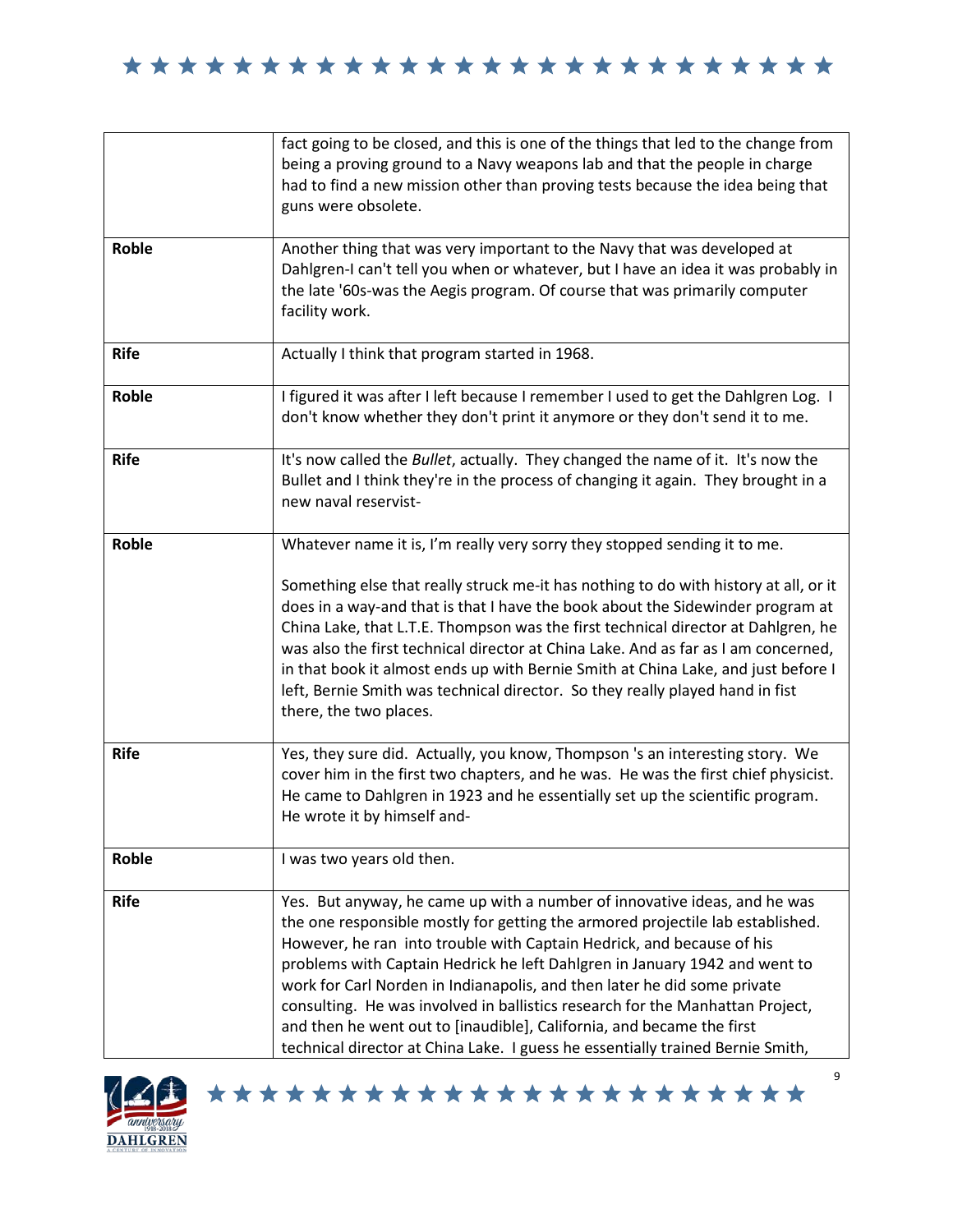|              | because what we have found in the books and the documents we recovered is<br>that Dahlgren lost some of the methodology in running research programs that<br>Thompson had first instilled. And when Bernie Smith came east from China<br>Lake, Dahlgren essentially had to relearn Thompson's methodology all over<br>again. That's going to be one of the big stories that we're going to cover in<br>chapter five.                                                                                                                                                                                                                                                                                                                   |
|--------------|----------------------------------------------------------------------------------------------------------------------------------------------------------------------------------------------------------------------------------------------------------------------------------------------------------------------------------------------------------------------------------------------------------------------------------------------------------------------------------------------------------------------------------------------------------------------------------------------------------------------------------------------------------------------------------------------------------------------------------------|
| Roble        | There's something else that I think needs to be in there that I ran into in my<br>personnel jacket is the BC test chamber.                                                                                                                                                                                                                                                                                                                                                                                                                                                                                                                                                                                                             |
| <b>Rife</b>  | Oh. What was that?                                                                                                                                                                                                                                                                                                                                                                                                                                                                                                                                                                                                                                                                                                                     |
| <b>Roble</b> | Ballistic and chemical. It used to be on it was still there when I left, in fact.<br>It was on the road from you know the road that goes through to the<br>what in the world would you call it?                                                                                                                                                                                                                                                                                                                                                                                                                                                                                                                                        |
| <b>Rife</b>  | Tisdale Road?                                                                                                                                                                                                                                                                                                                                                                                                                                                                                                                                                                                                                                                                                                                          |
| Roble        | It used to go across what they call the airport, and there's a road that tu1ns to<br>the left that goes out to                                                                                                                                                                                                                                                                                                                                                                                                                                                                                                                                                                                                                         |
| <b>Rife</b>  | Okay. I'm looking at the map right now. I think it's what, Caskey Road? Does<br>that sound familiar?                                                                                                                                                                                                                                                                                                                                                                                                                                                                                                                                                                                                                                   |
| <b>Roble</b> | I wouldn't be able to tell you the name of it. Anyway, if you go in the other<br>direction, you go down to where the electric power plant is and that type of<br>thing. Anyway, going to the left, I'd say-I'm just guessing no\v-about three-<br>quarters of a mile out that road was the BC test chamber _ And it consisted of-<br>these are just vague because I don't remember that well-a steel sphere<br>probably 55 feet in diameter, and that was encased in another steel sphere 65<br>feet in diameter with an airlock between the two, the inner shell and the outer<br>shell. And what I have here, and it's dated January '67, is the BC test chamber<br>disaster bill. So that will at least date it within a few years. |
| <b>Rife</b>  | That's very helpful information because we've only got very sketchy documents<br>on chemical warfare                                                                                                                                                                                                                                                                                                                                                                                                                                                                                                                                                                                                                                   |
| Roble        | Well, the only reason I'm even familiar with it is-we didn't have much to do<br>with it-the only thing we had to do was to furnish a telemetry system that<br>would transmit from the inner chamber to the outside the vital functions of the<br>workers inside. And they thought it was going to be a terrible thing to do<br>because it was a steel enclosure, but the very first frequency we tried worked<br>fine.                                                                                                                                                                                                                                                                                                                 |



\*\*\*\*\*\*\*\*\*\*\*\*\*\*\*\*\*\*\*\*\*\*\*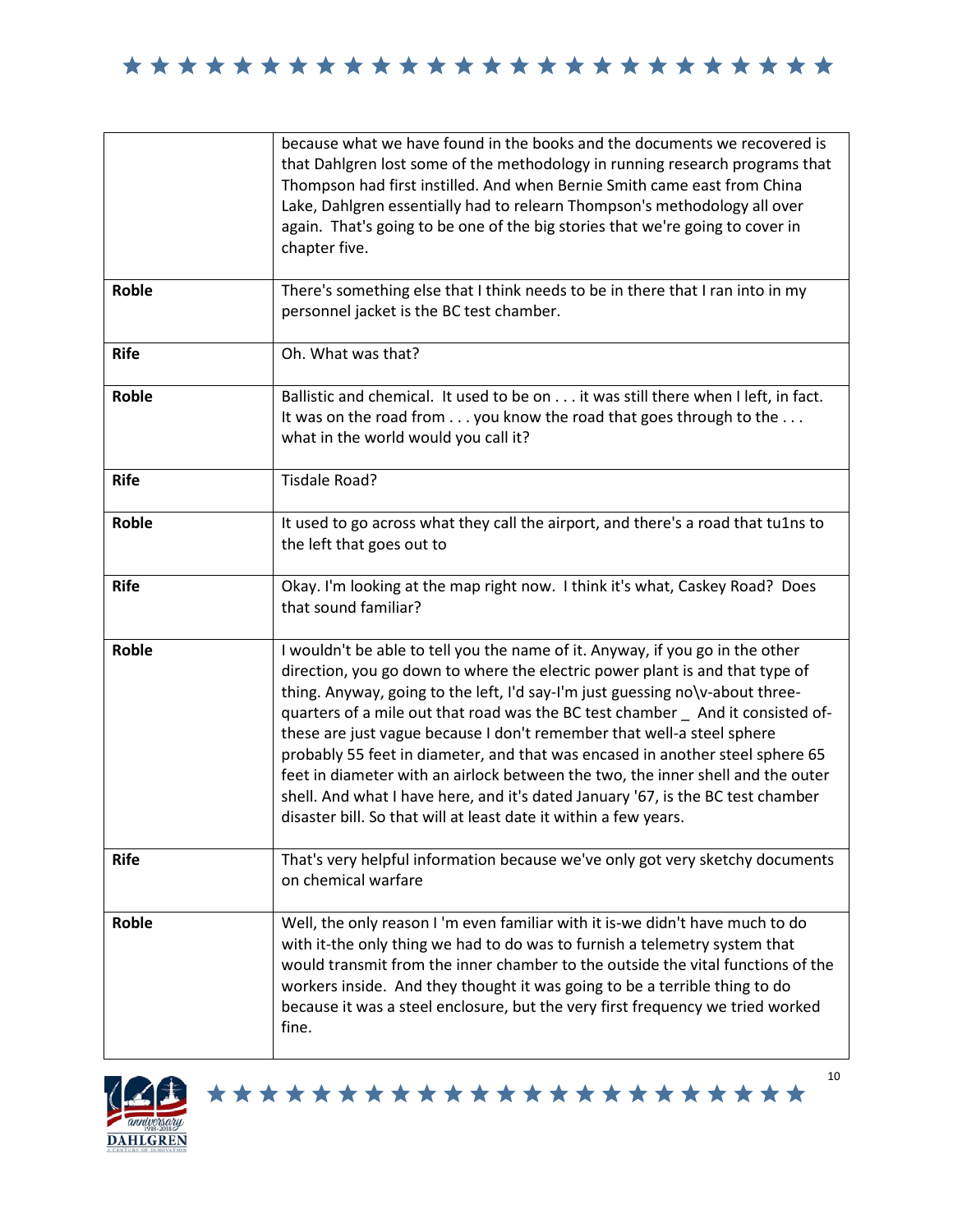| <b>Rife</b>  | What other stories or anything that you think should be in the book can you<br>think of, from anywhere from World War II all the way through 1967?                                                                                                                                                                                                                                                                                                                                                                                                                               |
|--------------|----------------------------------------------------------------------------------------------------------------------------------------------------------------------------------------------------------------------------------------------------------------------------------------------------------------------------------------------------------------------------------------------------------------------------------------------------------------------------------------------------------------------------------------------------------------------------------|
| Roble        | Well, you know, the problem with that is the fact that a lot of things happened<br>when I was a peon and I didn't have any familiarity with them_ I don't know<br>whether I mentioned in that excerpt part or not the Bamberg system that was<br>ran by a Mr. Gross.                                                                                                                                                                                                                                                                                                             |
| <b>Rife</b>  | No you didn't. What is the Bamberg System?                                                                                                                                                                                                                                                                                                                                                                                                                                                                                                                                       |
| Roble        | The Bamberg system was to check the bomb drops, and that was all done by<br>telemetry even way back in that day. This Gross was a full-blooded Indian, and<br>that was in the same room where I first worked where the [inaudible] were.<br>And they only fired that thing up about roughly once a month. I don't know<br>much about it, other than the fact that I heard them communicating with the<br>airplanes and the people on the ground would cross-triangulate the drops.<br>And another thing that I think was important at Dahlgren was the Norden<br>bombsight work. |
| <b>Rife</b>  | Yes. Actually we gave it pretty detailed coverage. We gave it about eight pages<br>worth.                                                                                                                                                                                                                                                                                                                                                                                                                                                                                        |
| <b>Roble</b> | That's good. Milstead I think was the main guy-not Milstead. I'm sorry. I can't<br>think. two of his sons worked on the base, the guy that was in charge of that,<br>the testing.                                                                                                                                                                                                                                                                                                                                                                                                |
| <b>Rife</b>  | Oh. Candy? Oh, wait a minute. Charles Candy Middlebrook?                                                                                                                                                                                                                                                                                                                                                                                                                                                                                                                         |
| Roble        | Middlebrook. Yes. I knew it started with an M. I got that part right.                                                                                                                                                                                                                                                                                                                                                                                                                                                                                                            |
| <b>Rife</b>  | Yes. Actually he has a little memoir that we found in the Library of Congress.<br>He did quite a bit. He was the first certified bomb site mechanic, and he was<br>responsible for setting up the bomb site school and training mechanics-                                                                                                                                                                                                                                                                                                                                       |
| Roble        | I never met him, but his son, Carlton, was really proud of him.                                                                                                                                                                                                                                                                                                                                                                                                                                                                                                                  |
| <b>Rife</b>  | Yes. Well, he's still alive. He still lives out in Dahlgren. We didn't get to talk to<br>him, but we found his memoir.                                                                                                                                                                                                                                                                                                                                                                                                                                                           |
| Roble        | How about Jim Payne?                                                                                                                                                                                                                                                                                                                                                                                                                                                                                                                                                             |
| <b>Rife</b>  | No. We didn't run across him. Who was he?                                                                                                                                                                                                                                                                                                                                                                                                                                                                                                                                        |



11 \*\*\*\*\*\*\*\*\*\*\*\*\*\*\*\*\*\*\*\*\*\*\*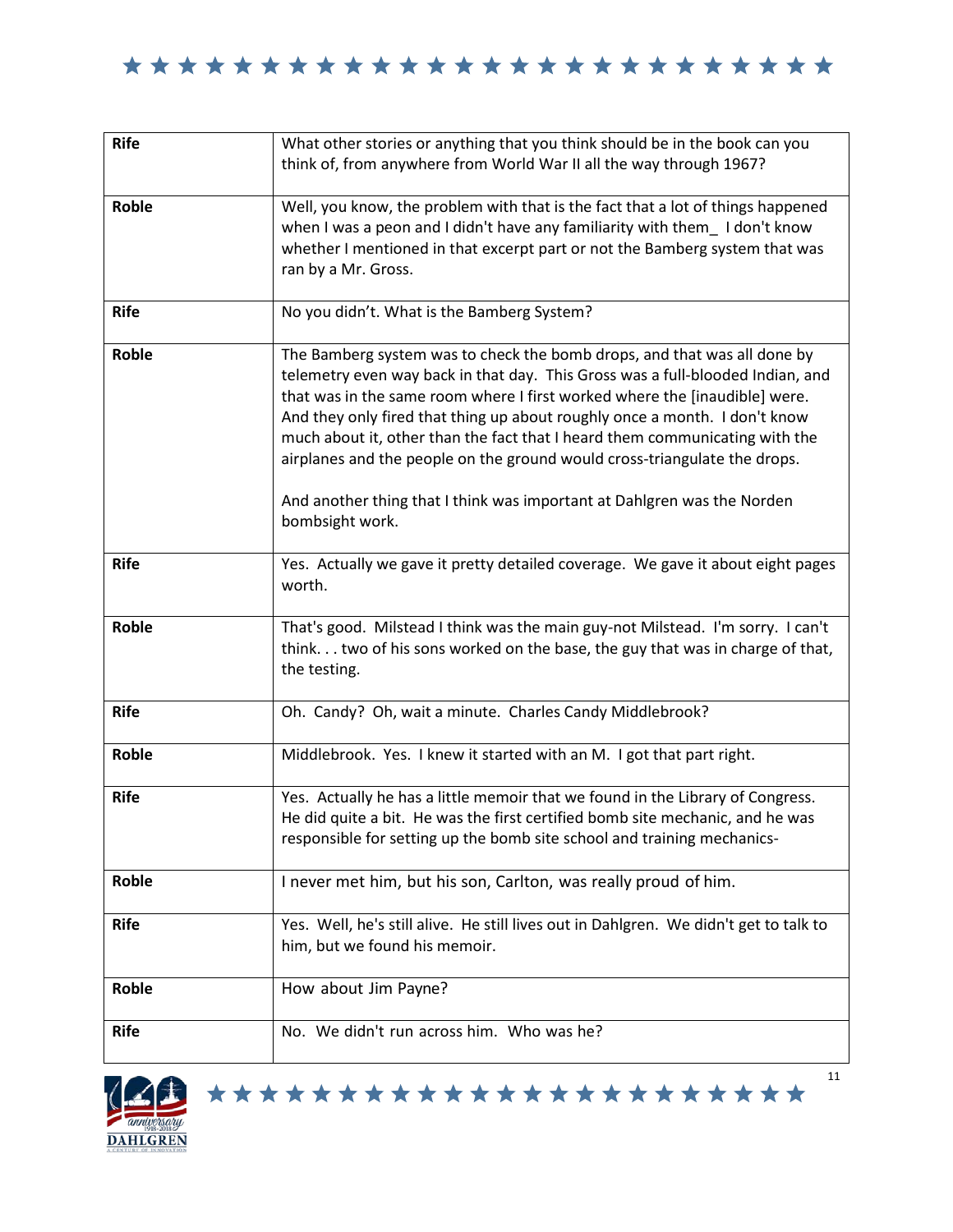| Roble             | Well, I think he'd be impo1tant. That's assuming that he's still living because he<br>started working at Dahlgren in 1935. He was like myself He went to work as a<br>laborer and retired at least a 17. He was in charge of the HERO program.                                                                                                                                                                                                   |
|-------------------|--------------------------------------------------------------------------------------------------------------------------------------------------------------------------------------------------------------------------------------------------------------------------------------------------------------------------------------------------------------------------------------------------------------------------------------------------|
| <b>Rife</b>       | Oh really. I'm definitely interested in the HERO program Do you know<br>anything about it?                                                                                                                                                                                                                                                                                                                                                       |
| Roble             | The only thing I know is what the letters sort of stand for. I think I've got<br>them right-Hazards of Electronic Radiation to Ordnance.                                                                                                                                                                                                                                                                                                         |
| <b>Rife</b>       | Right. Because there was a program from the late 1950s. I guess what they<br>found was that the magnetic fields that the ships generated by moving<br>through the earth's magnetic field is I guess setting off ordnance.                                                                                                                                                                                                                        |
| Roble             | That was headquartered over in Hangar 2, I think.                                                                                                                                                                                                                                                                                                                                                                                                |
| <b>Rife</b>       | Okay. Jim Payne was in charge of that. I definitely might want to talk to him.                                                                                                                                                                                                                                                                                                                                                                   |
|                   | Well, it's a good story and if you ever remember anything else, I definitely<br>encourage you to jot it down because it really is. It goes into a lot of details<br>about the proving activities. I didn't know about the five-week training period<br>until I read your.that's going to be one of the things that I go back and revise<br>that World War II chapter in which we talk about range operation, so that's<br>definitely a big help. |
| Roble             | The other thing, too, is how loose they were on safety. Mr. Carpenter at the<br>shell house, he was a disaster looking for a place to land.                                                                                                                                                                                                                                                                                                      |
| <b>Rife</b>       | He never blew -- well $-1$ guess he did blow himself up.                                                                                                                                                                                                                                                                                                                                                                                         |
| Roble             | Yes. He lost fingers and whatever with a 20 mm fooling with it in his office.                                                                                                                                                                                                                                                                                                                                                                    |
| <b>Rife</b>       | Yes. Okay, well I think this will conclude our official interview. Thank you so<br>much.                                                                                                                                                                                                                                                                                                                                                         |
| <b>Conclusion</b> | Thank you for listening to this week's Dahlgren Centennial Podcast, and<br>hopefully you have learned another interesting aspect of what our people<br>accomplish for the Navy and for our nation.<br>We will continue sharing how Dahlgren is a one-of-a-kind location where<br>innovation is heralded as the hallmark of each individual.<br><b>PAUSE</b>                                                                                      |